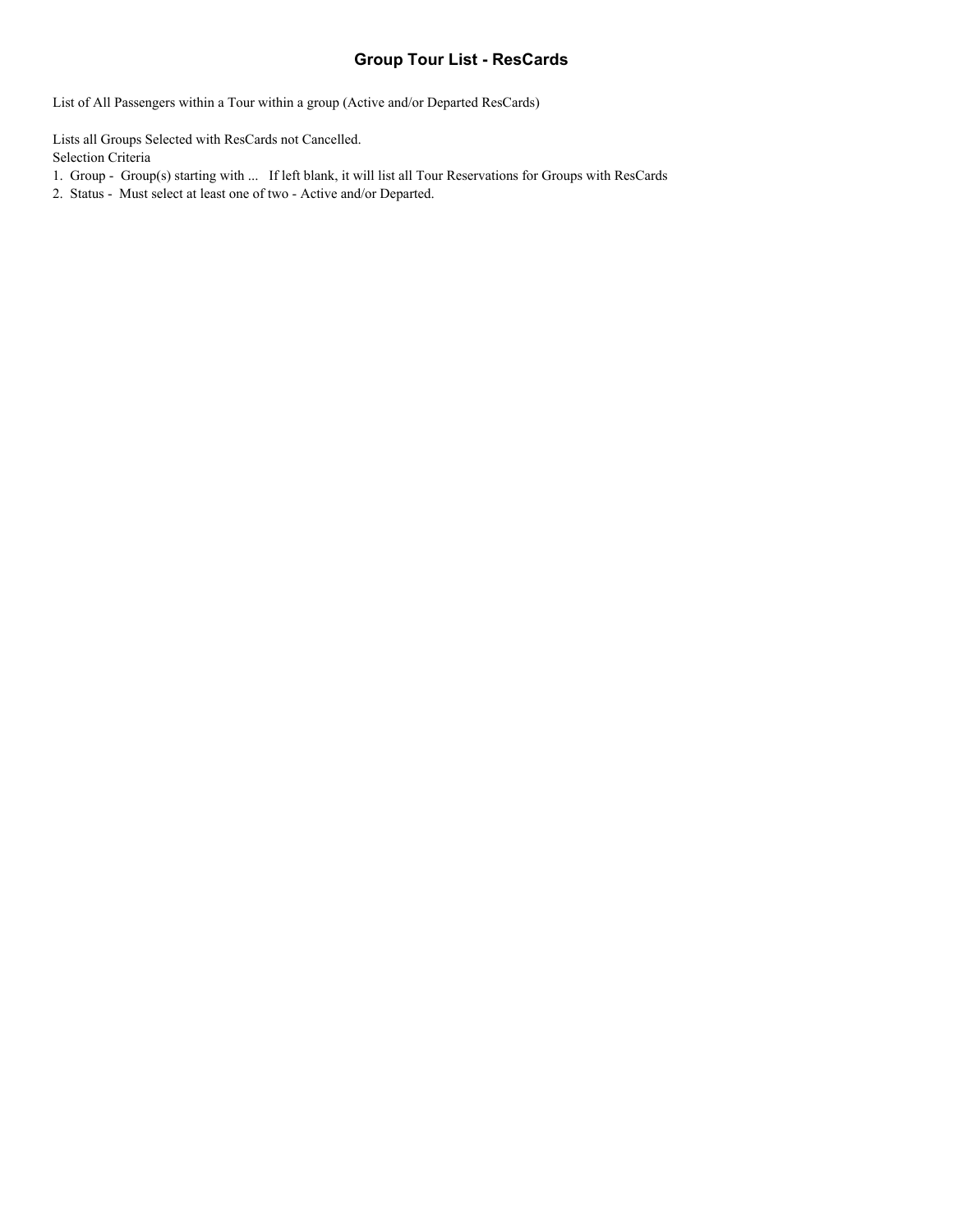**AS Of 2/5/16**

# **Group Tour List - ResCards**

### **BRAVERY PROJECT CRUI**

| Name                                           | Pax<br>Count<br><b>Tour Description</b>                         | Confirm # | Locator $#$    |
|------------------------------------------------|-----------------------------------------------------------------|-----------|----------------|
| <b>Shore Trips</b><br><b>Service Provider:</b> | <b>Start</b>                                                    | 06/10/10  | End $06/10/10$ |
| Stevens, Dennis                                | 2 Snorkel Stop Captivating Catamaran to<br><b>Stingray City</b> | 100401110 |                |
| Harrold, Timothy                               | 2 snorkel stop captivating catamaran to<br>stingray city.       | 100406069 |                |
| Lindinger, Katrina                             | 2 snorkel stop captivating catamaran to<br>stingray city.       | 100406069 |                |
| Saunders, William                              | 2 snorkel stop captivating catamaran to<br>stingray city.       | 100406069 |                |
| Stites, Douglas                                | 2 Snorkel Stop Captivating Catamaran to<br><b>Stingray City</b> | 100408059 |                |
| Stites, Karen                                  | 2 Snorkel Stop Captivating Catamaran to<br><b>Stingray City</b> | 100408059 |                |
| Tour Name: Grand Cayman                        | 6                                                               |           |                |
| <b>Shore Trips</b><br><b>Service Provider:</b> | <b>Start</b>                                                    | 06/10/10  | End $06/10/10$ |
| Danforth, Duane                                | 2 Snorkel Stop Captivating Catamaran to<br><b>Stingray City</b> | 100401105 |                |
| Danforth, Paula                                | 2 Snorkel Stop Captivating Catamaran to<br><b>Stingray City</b> | 100401105 |                |
| Tour Name: Grand Caymen                        | 2                                                               |           |                |
| <b>Service Provider:</b><br><b>Shore Trips</b> | <b>Start</b>                                                    | 06/09/10  | End 06/09/10   |
| Danforth, Duane                                | Dunns River Falls and White River Tubing<br>Adventure           | 100401105 |                |
| Danforth, Paula                                | Dunns River Falls and White River Tubing<br>Adventure           | 100401105 |                |
| Stevens, Dennis                                | Dunns River Falls and White River Tubing<br>Adventure           | 100401110 |                |
| Tour Name: Jamaica                             | 3                                                               |           |                |
| <b>BRAVERY PROJECT CRUI</b>                    | 11                                                              |           |                |